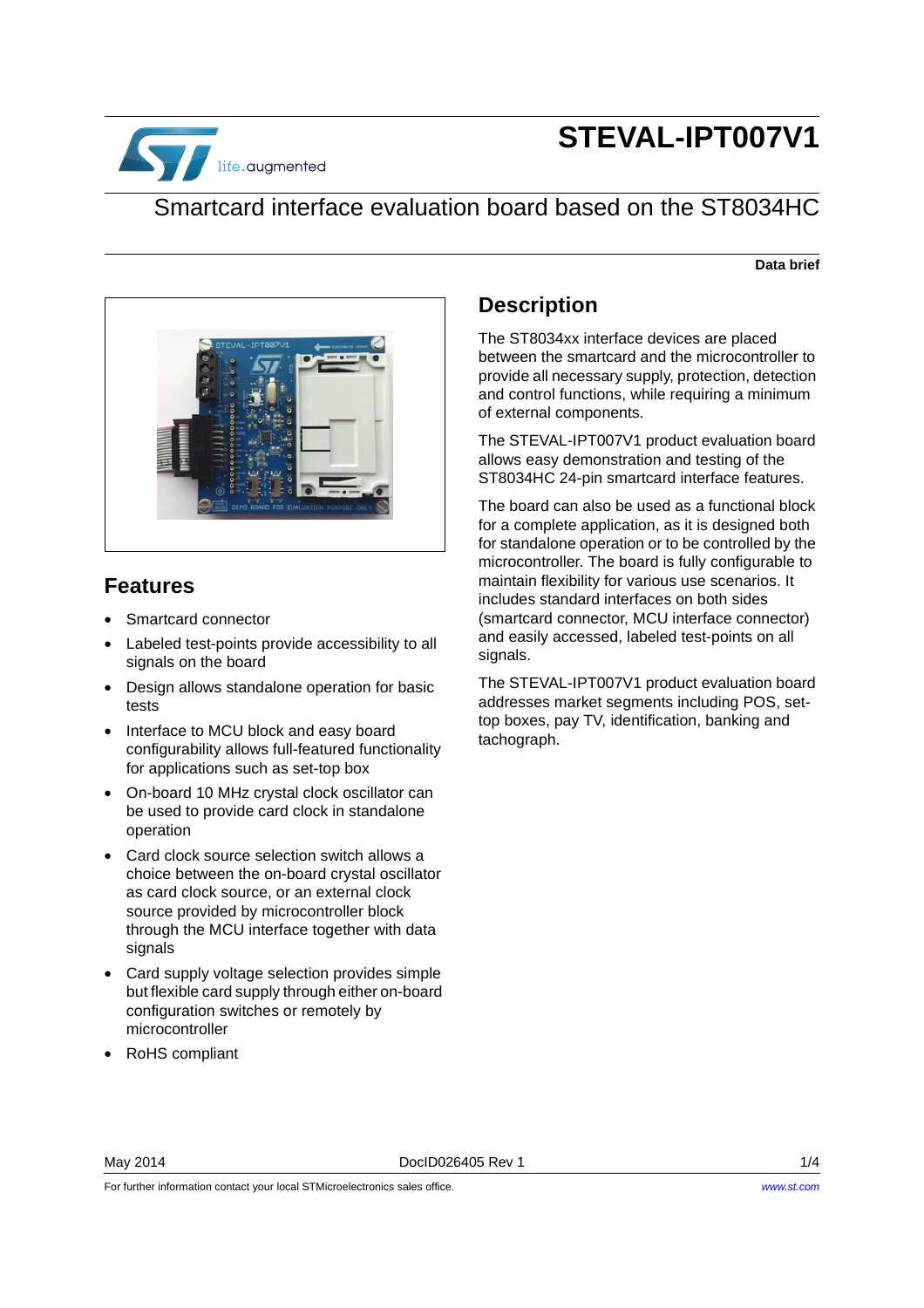### **1 Schematic diagram**



**Figure 1. STEVAL-IPT007V1 circuit schematic**

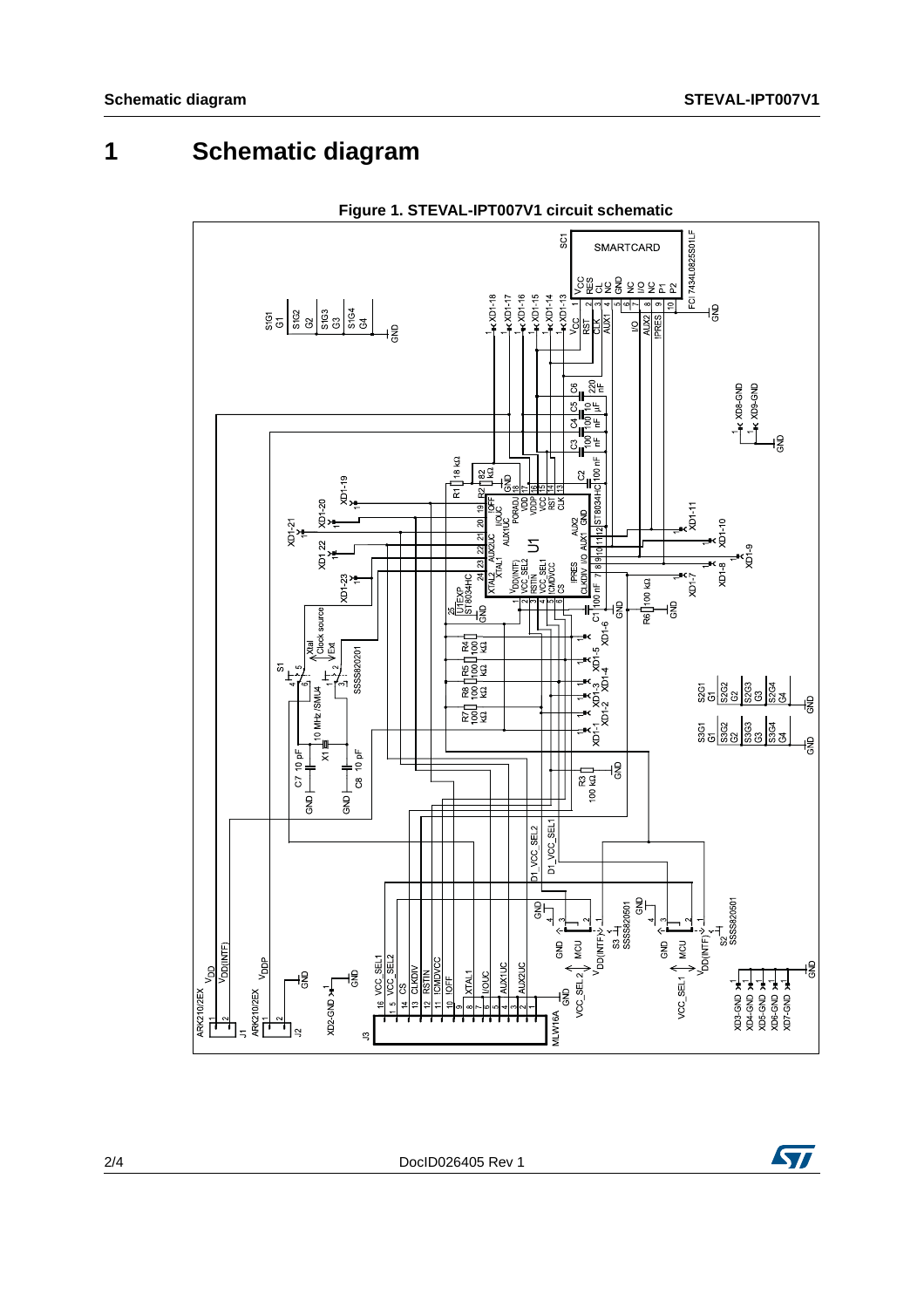## **2 Revision history**

|  | Table 1. Document revision history |  |  |
|--|------------------------------------|--|--|
|--|------------------------------------|--|--|

| <b>Date</b> | <b>Revision</b> | <b>Changes</b>   |
|-------------|-----------------|------------------|
| 23-May-2014 |                 | Initial release. |